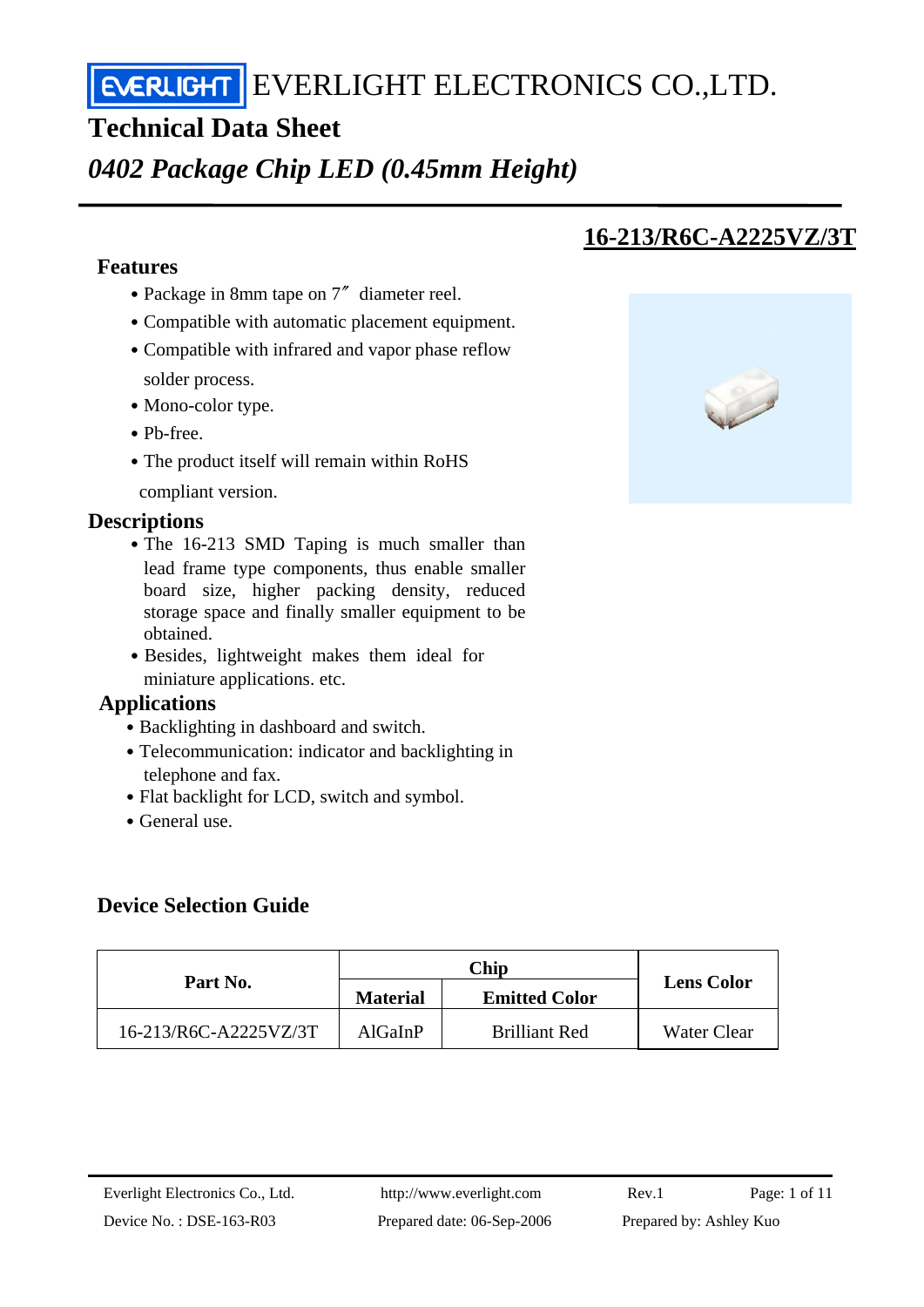

# **Package Outline Dimensions**





Device No.: DSE-163-R03 Prepared date: 06-Sep-2006 Prepared by: Ashley Kuo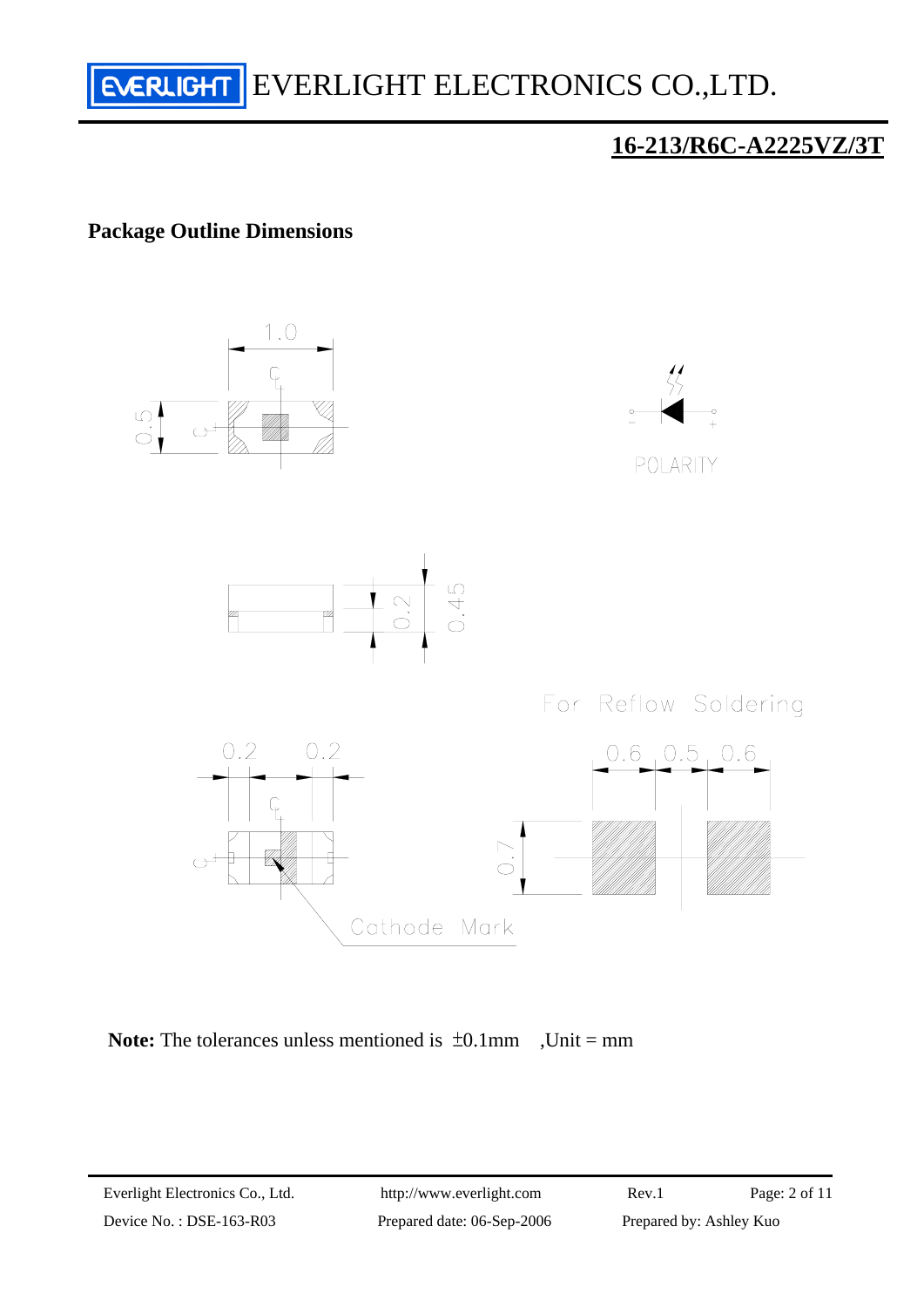EVERLIGHT ELECTRONICS CO., LTD.

# **16-213/R6C-A2225VZ/3T**

| $1100010W$ Maximum Katings (1a–20 $\cup$ )                    |             |                                                                                      |                      |
|---------------------------------------------------------------|-------------|--------------------------------------------------------------------------------------|----------------------|
| Parameter                                                     | Symbol      | Rating                                                                               | Unit                 |
| <b>Reverse Voltage</b>                                        | $V_{R}$     | 5                                                                                    | V                    |
| <b>Forward Current</b>                                        | $\rm I$ F   | 25                                                                                   | mA                   |
| <b>Peak Forward Current</b><br>(Duty $1/10 \text{ @ } 1KHz$ ) | IFP         | 60                                                                                   | mA                   |
| <b>Power Dissipation</b>                                      | Pd          | 60                                                                                   | mW                   |
| Electrostatic Discharge (HBM)                                 | <b>ESD</b>  | 2000                                                                                 | V                    |
| <b>Operating Temperature</b>                                  | Topr        | $-40 \sim +85$                                                                       | $\mathrm{C}^{\circ}$ |
| <b>Storage Temperature</b>                                    | Tstg        | $-40 \sim +90$                                                                       | $\int_0^\infty$      |
| <b>Soldering Temperature</b>                                  | <b>Tsol</b> | Reflow Soldering : 260 $\degree$ C for 10 sec.<br>Hand Soldering : 350 °C for 3 sec. |                      |

### **Absolute Maximum Ratings (Ta=25**℃**)**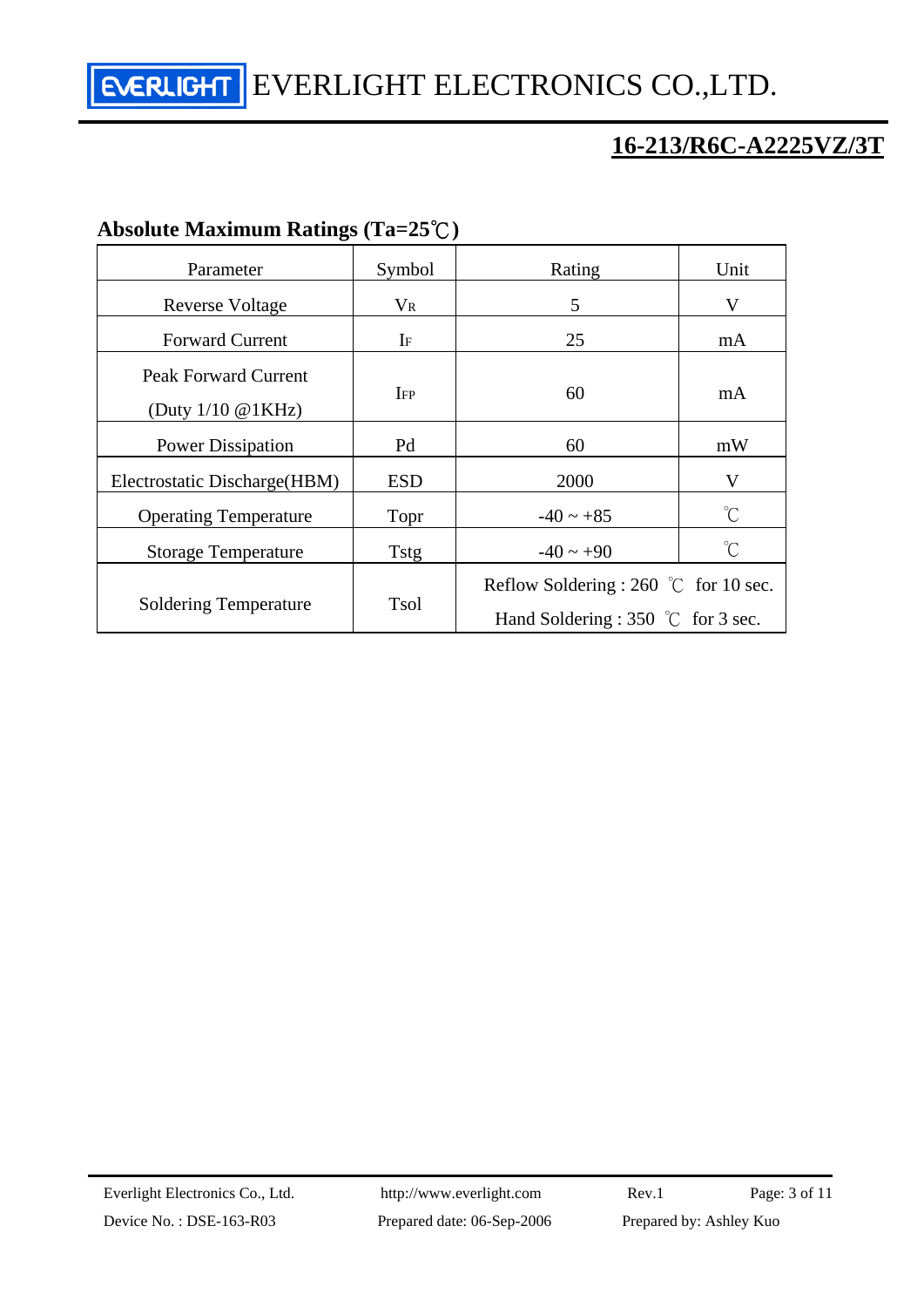EVERLIGHT ELECTRONICS CO.,LTD.

# **16-213/R6C-A2225VZ/3T**

| Parameter                              | Symbol              | Min.  | Typ. | Max.  | Unit    | Condition  |  |
|----------------------------------------|---------------------|-------|------|-------|---------|------------|--|
| Luminous Intensity                     | Iv                  | 20.0  |      | 40.5  | mcd     |            |  |
| Peak Wavelength                        | $\lambda$ p         |       | 632  |       | nm      |            |  |
| Dominant<br>Wavelength                 | $\lambda$ d         | 617.5 |      | 633.5 | nm      |            |  |
| <b>Spectrum Radiation</b><br>Bandwidth | $\triangle \lambda$ |       | 20   |       | nm      | $IF=10mA$  |  |
| Viewing Angle                          | $2 \theta$ 1/2      |       | 120  |       | deg     |            |  |
| <b>Forward Voltage</b>                 | <b>VF</b>           | 1.7   |      | 2.2   | V       |            |  |
| <b>Reverse Current</b>                 | IR                  |       |      | 10    | $\mu$ A | $V_R = 5V$ |  |

#### **Electro-Optical Characteristics (Ta=25**℃**)**

#### **Notes:**

- **1.Tolerance of Luminous Intensity** ±**10%**
- **2.Tolerance of Dominant Wavelength** ±**1nm**
- **3.Tolerance of Forward Voltage** ±**0.05V**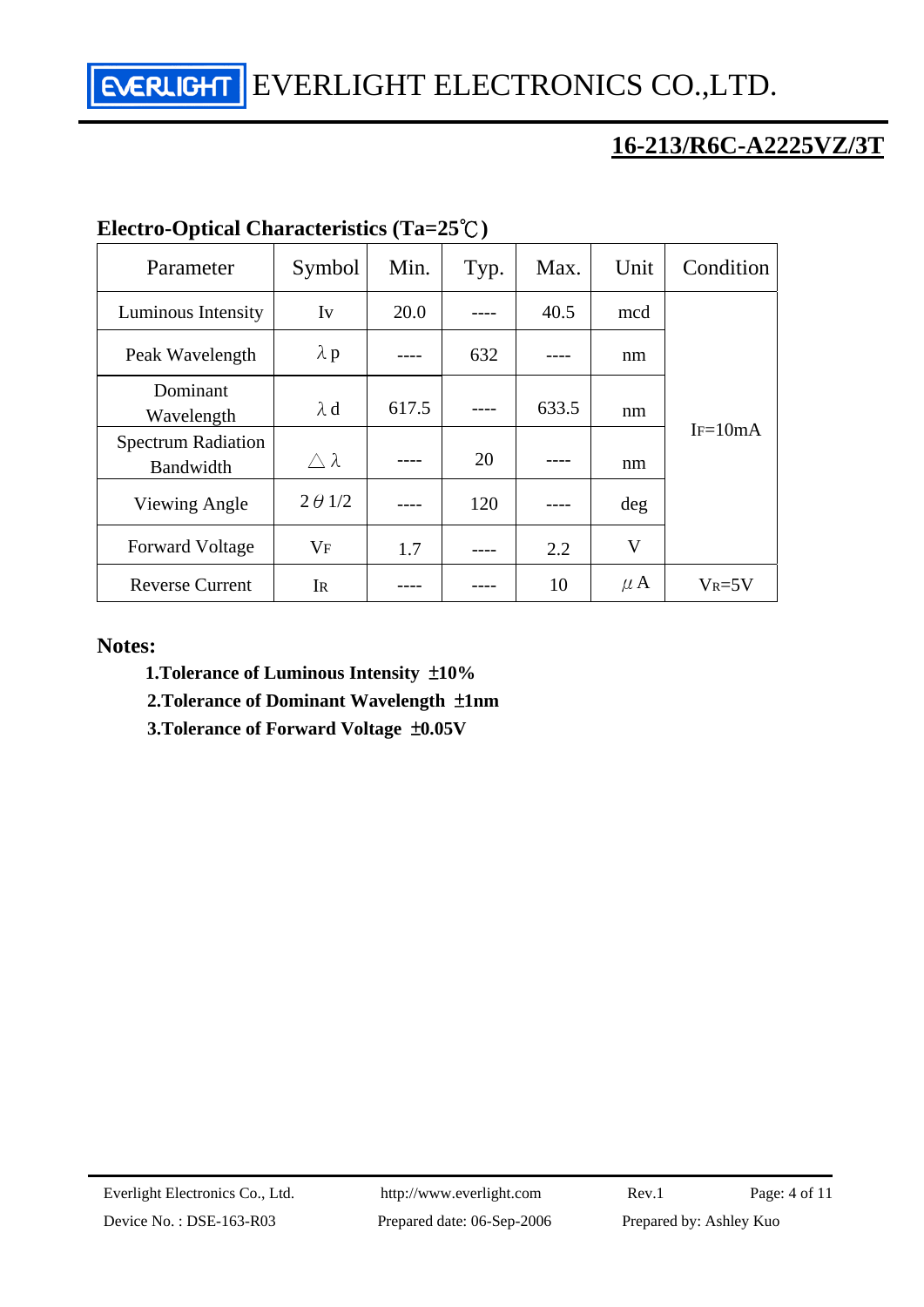| ပ<br>Group | Bin            | ິ<br>Min | Max   | Unit | Condition |
|------------|----------------|----------|-------|------|-----------|
| A          | E4             | 617.5    | 621.5 | nm   | $IF=10mA$ |
|            | E <sub>5</sub> | 621.5    | 625.5 |      |           |
|            | E <sub>6</sub> | 625.5    | 629.5 |      |           |
|            | E7             | 629.5    | 633.5 |      |           |

#### **Bin Range Of Dom. Wavelength**

#### **Bin Range Of Luminous Intensity**

|    |    | Group |    | Bin | Min  | Max  | Unit | Condition |
|----|----|-------|----|-----|------|------|------|-----------|
|    |    |       |    | 22  | 20.0 | 23.0 |      |           |
|    |    |       | 22 | 23  | 23.0 | 26.5 |      |           |
|    |    | 23    |    | 24  | 26.5 | 30.5 | mcd  | $IF=10mA$ |
|    | 24 |       |    | 25  | 30.5 | 35.0 |      |           |
| 25 |    |       |    | 26  | 35.0 | 40.5 |      |           |

#### **Bin Range Of Forward Voltage**

| Group | <b>Bin</b> | Min | Max | Unit | Condition |
|-------|------------|-----|-----|------|-----------|
|       | 19         | 1.7 | 1.8 |      |           |
|       | 20         | 1.8 | 1.9 |      |           |
|       | 21         | 1.9 | 2.0 |      | $IF=10mA$ |
|       | 22         | 2.0 | 2.1 |      |           |
|       | 23         | 2.1 | 2.2 |      |           |

#### **Notes:**

 **1.Tolerance of Luminous Intensity** ±**10%** 

- **2.Tolerance of Dominant Wavelength** ±**1nm**
- **3.Tolerance of Forward Voltage** ±**0.05V**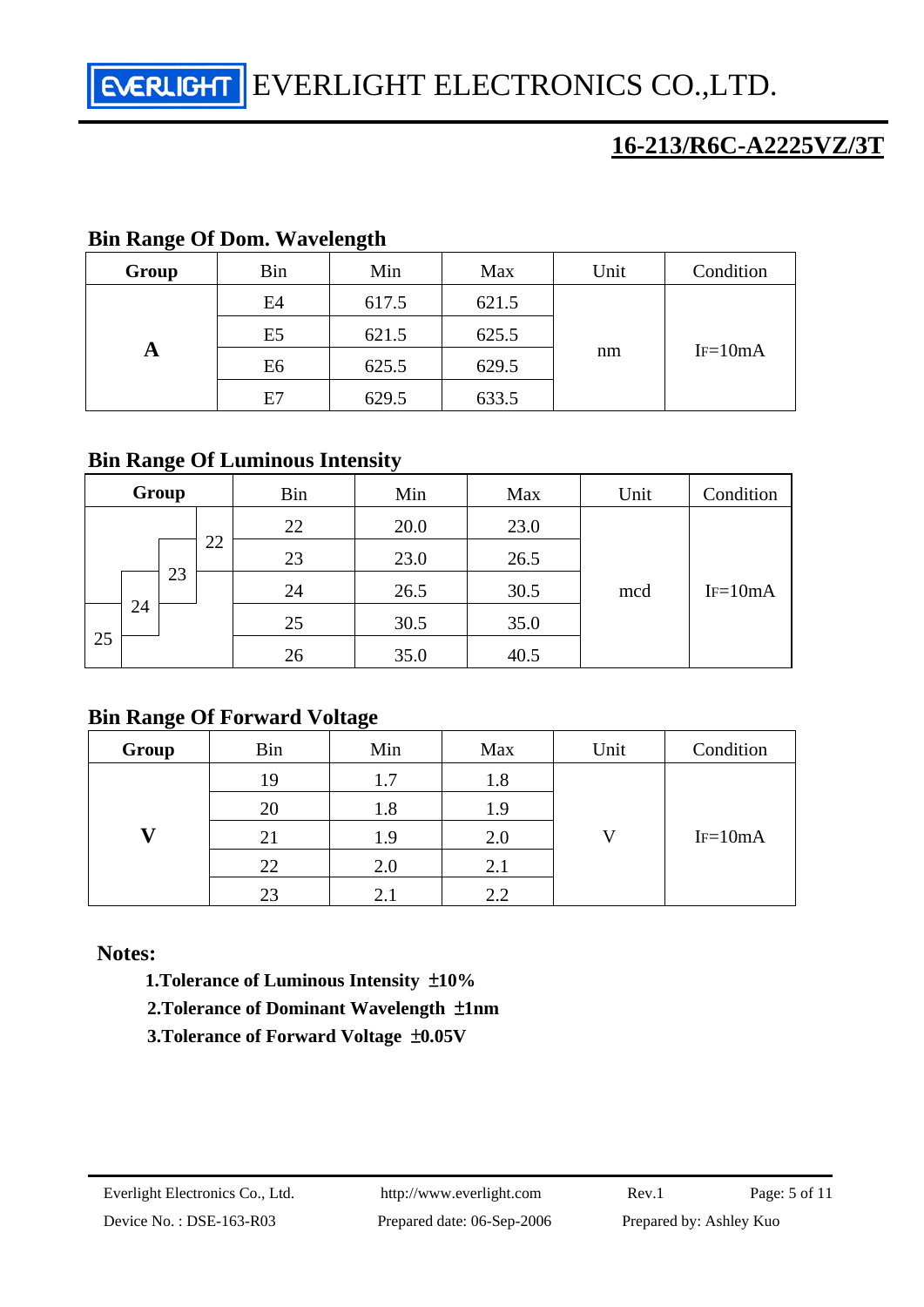# **Typical Electro-Optical Characteristics Curves**

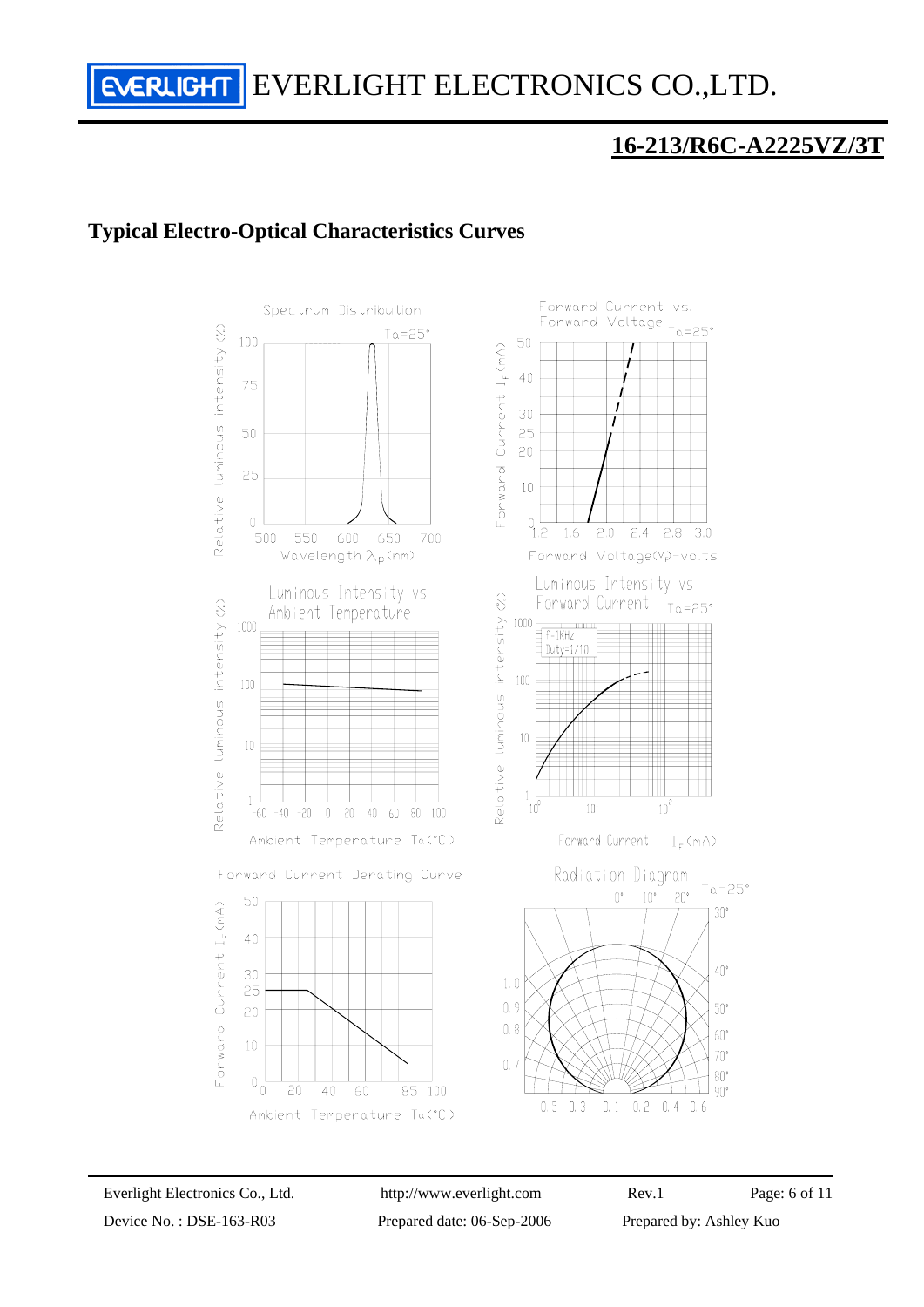# **EVERLIGHT** EVERLIGHT ELECTRONICS CO., LTD.

# **16-213/R6C-A2225VZ/3T**

#### **Label explanation**

- **CAT: Luminous Intensity Rank**
- **HUE: Dom. Wavelength Rank**
- **REF: Forward Voltage Rank**



#### **Reel Dimensions**



**Note:** The tolerances unless mentioned is  $\pm 0.1$  mm, Unit = mm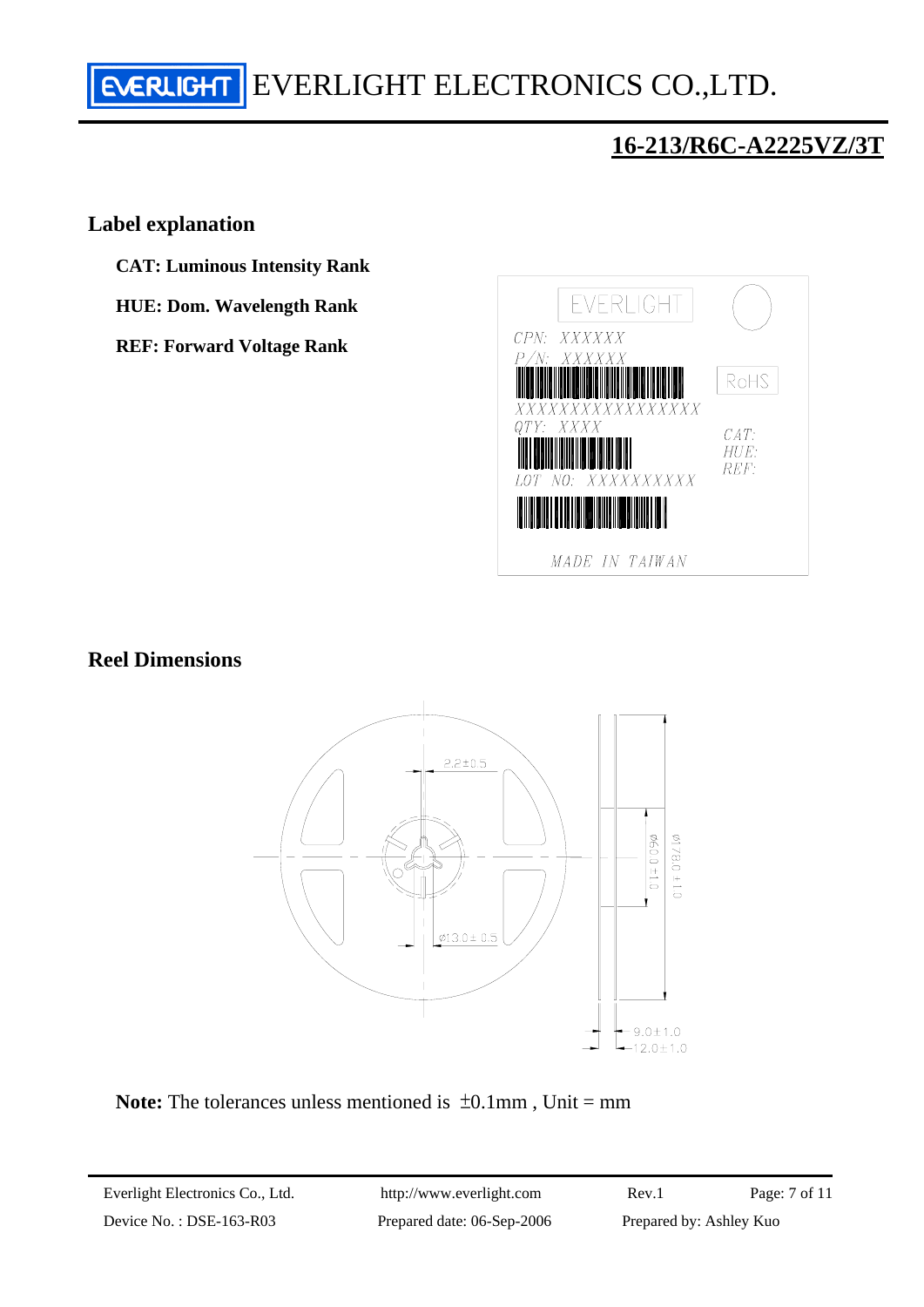# **Carrier Tape Dimensions: Loaded quantity 3000 PCS per reel**



**Note:** The tolerances unless mentioned is  $\pm 0.1$ mm, Unit = mm

# **Moisture Resistant Packaging**

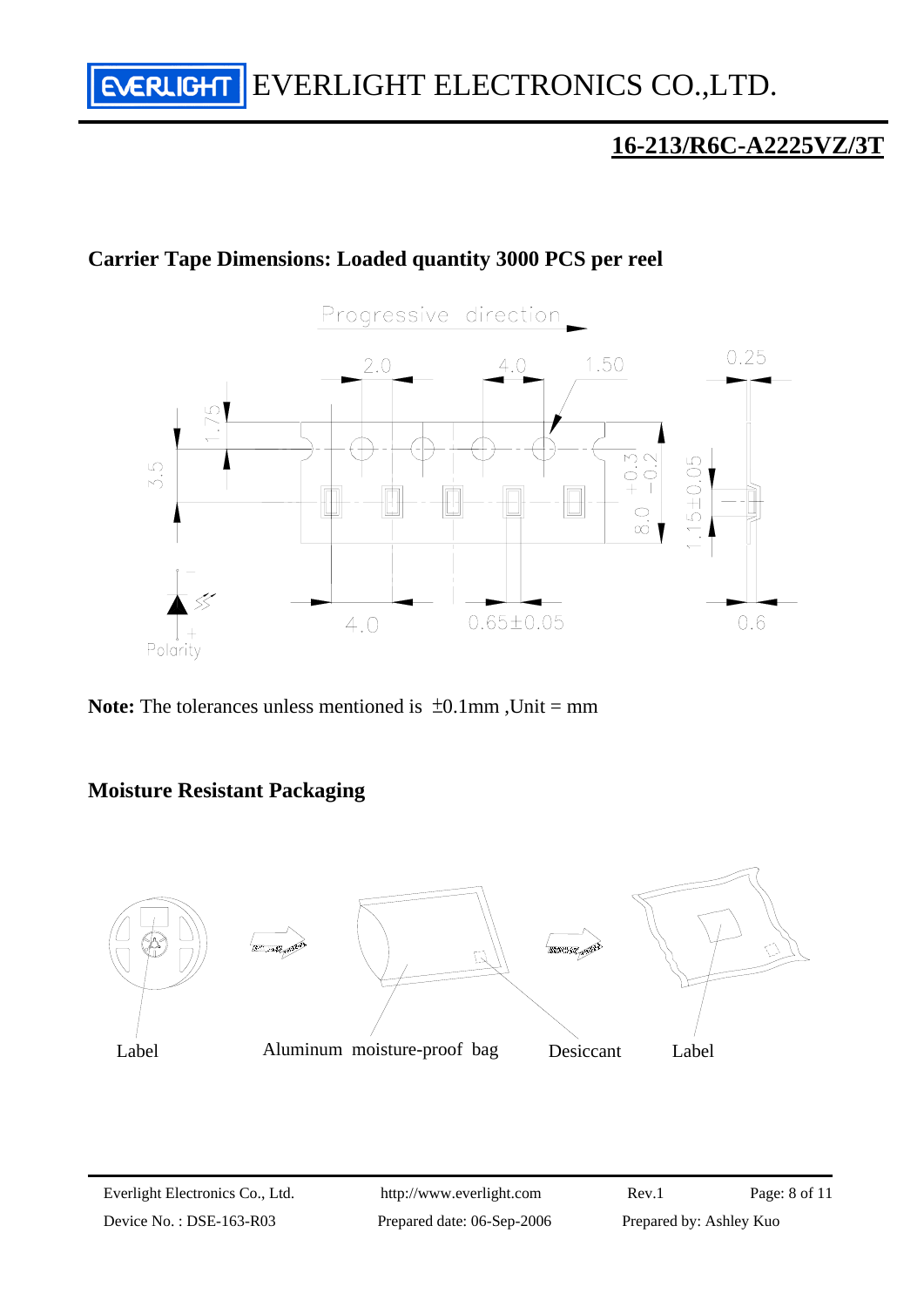EVERLIGHT ELECTRONICS CO.,LTD.

# **16-213/R6C-A2225VZ/3T**

# **Reliability Test Items And Conditions**

The reliability of products shall be satisfied with items listed below. Confidence level: 90%

LTPD:10%

| No.            | Items                                      | <b>Test Condition</b>                                               | Test<br>Hours/Cycles | Sample<br><b>Size</b> | Ac/Re |
|----------------|--------------------------------------------|---------------------------------------------------------------------|----------------------|-----------------------|-------|
| $\mathbf{1}$   | <b>Reflow Soldering</b>                    | Temp.: $260^{\circ}$ C $\pm 5^{\circ}$ C<br>Min. 5sec.              | 6 Min.               | 22 PCS.               | 0/1   |
| $\overline{2}$ | <b>Temperature Cycle</b>                   | $H: +100^{\circ}C$ 15min<br>$\int$ 5 min<br>$L: -40^{\circ}C$ 15min | 300 Cycles           | 22 PCS.               | 0/1   |
| 3              | <b>Thermal Shock</b>                       | $H: +100^{\circ}C$ 5min<br>10 sec<br>$L: -10^{\circ}C$ 5min         | 300 Cycles           | 22 PCS.               | 0/1   |
| $\overline{4}$ | <b>High Temperature</b><br>Storage         | Temp.: $100^{\circ}$ C                                              | 1000 Hrs.            | 22 PCS.               | 0/1   |
| 5              | Low Temperature<br>Storage                 | Temp. : $-40^{\circ}$ C                                             | 1000 Hrs.            | 22 PCS.               | 0/1   |
| 6              | DC Operating Life                          | $IF = 20 mA$                                                        | 1000 Hrs.            | 22 PCS.               | 0/1   |
| $\overline{7}$ | High Temperature /<br><b>High Humidity</b> | 85°C/85%RH                                                          | 1000 Hrs.            | 22 PCS.               | 0/1   |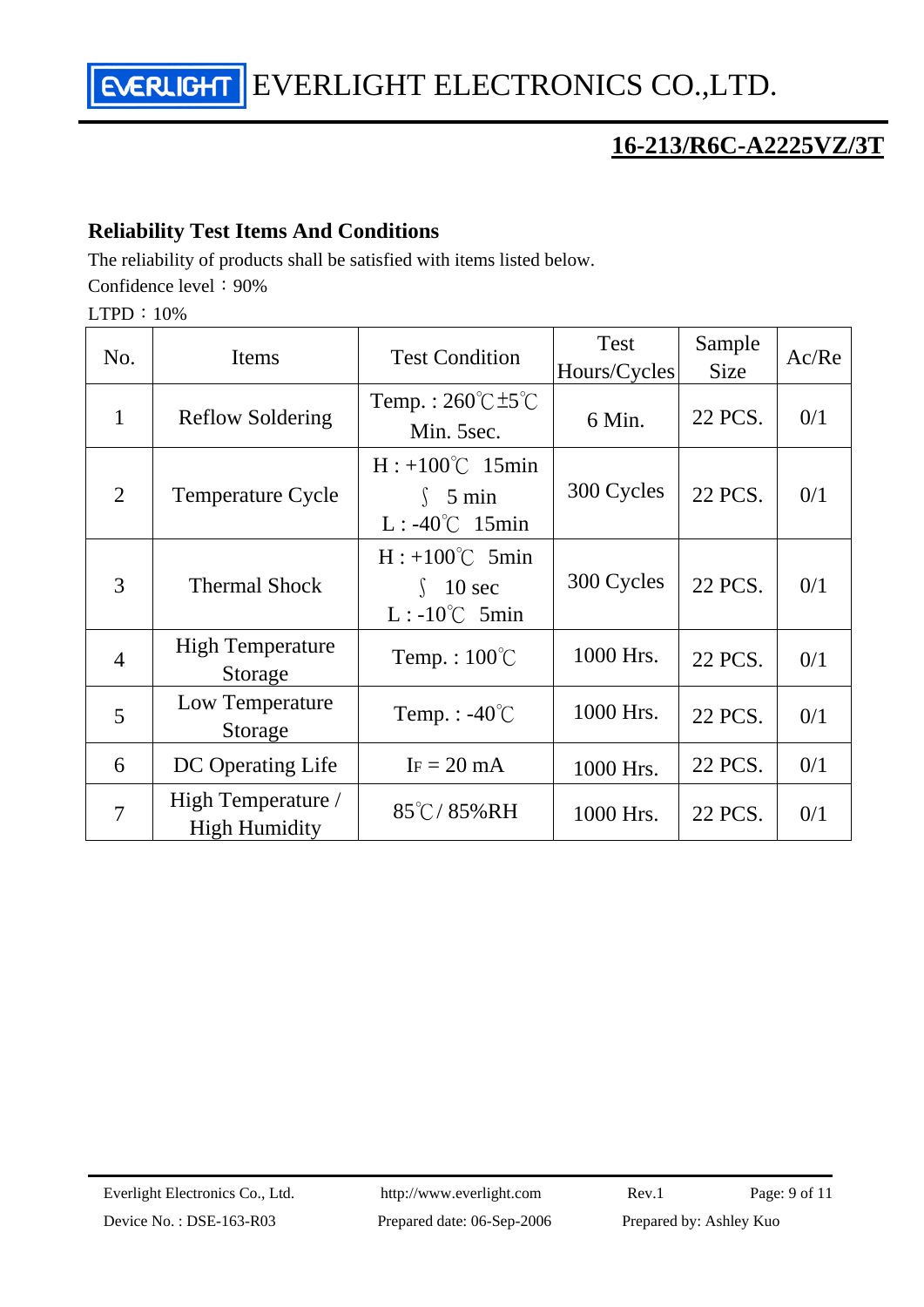# **Precautions For Use**

1. Over-current-proof

Customer must apply resistors for protection, otherwise slight voltage shift will cause big current change ( Burn out will happen ).

- 2. Storage
- 2.1 Do not open moisture proof bag before the products are ready to use.
- 2.2 Before opening the package: The LEDs should be kept at  $30^{\circ}$  or less and 90%RH or less.
- 2.3 After opening the package: The LED's floor life is 1 year under 30 deg C or less and 60% RH or less. If unused LEDs remain, it should be stored in moisture proof packages.
- 2.4 If the moisture absorbent material (silica gel) has faded away or the LEDs have exceeded the storage time, baking treatment should be performed using the following conditions. Baking treatment : 60±5℃ for 24 hours.
- 3. Soldering Condition
- 3.1 Pb-free solder temperature profile



- 3.2 Reflow soldering should not be done more than two times.
- 3.3 When soldering, do not put stress on the LEDs during heating.
- 3.4 After soldering, do not warp the circuit board.